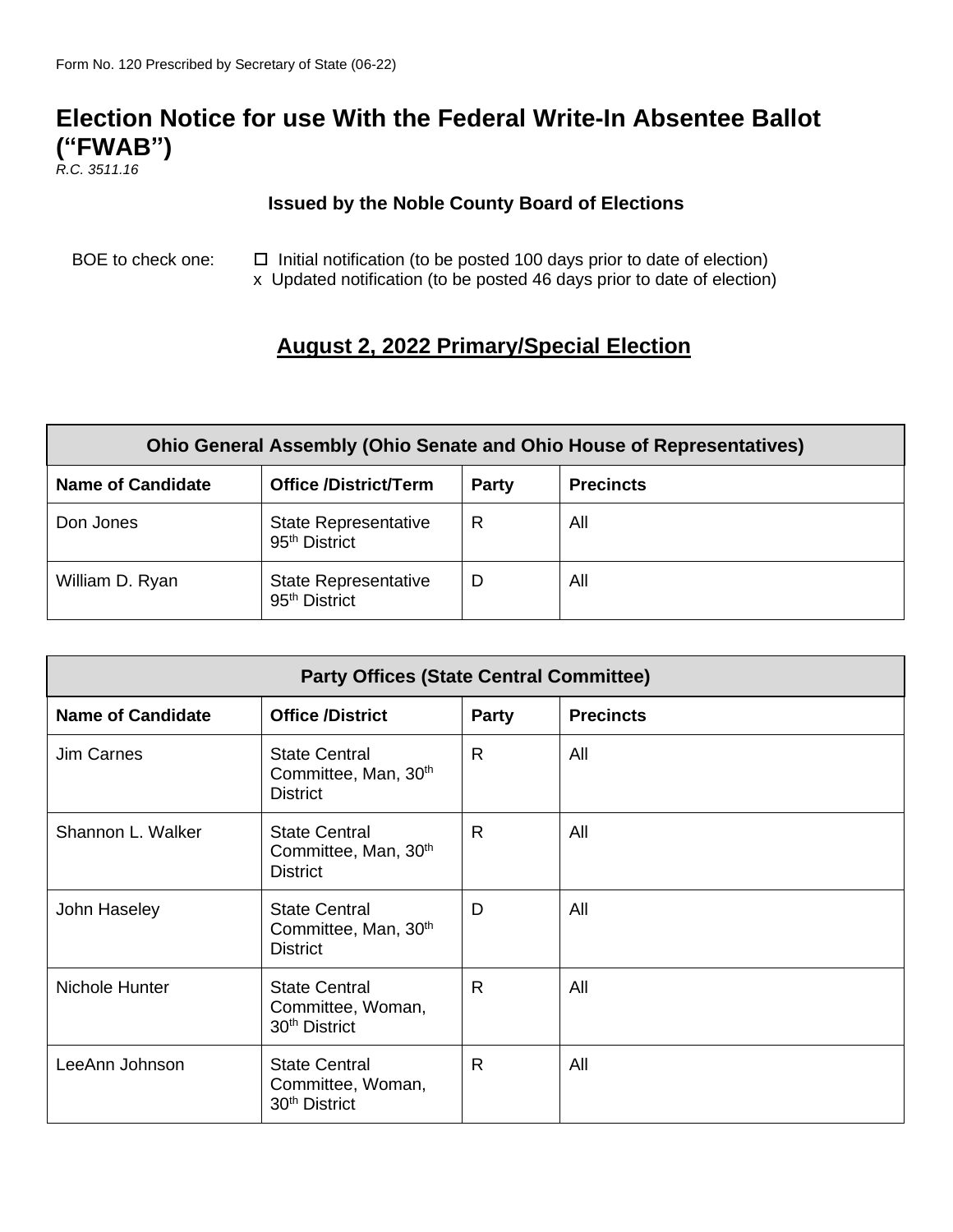| Karla D. Gregory-Martin | <b>State Central</b><br>Committee, Woman,<br>30 <sup>th</sup> District | All |
|-------------------------|------------------------------------------------------------------------|-----|
|                         |                                                                        |     |